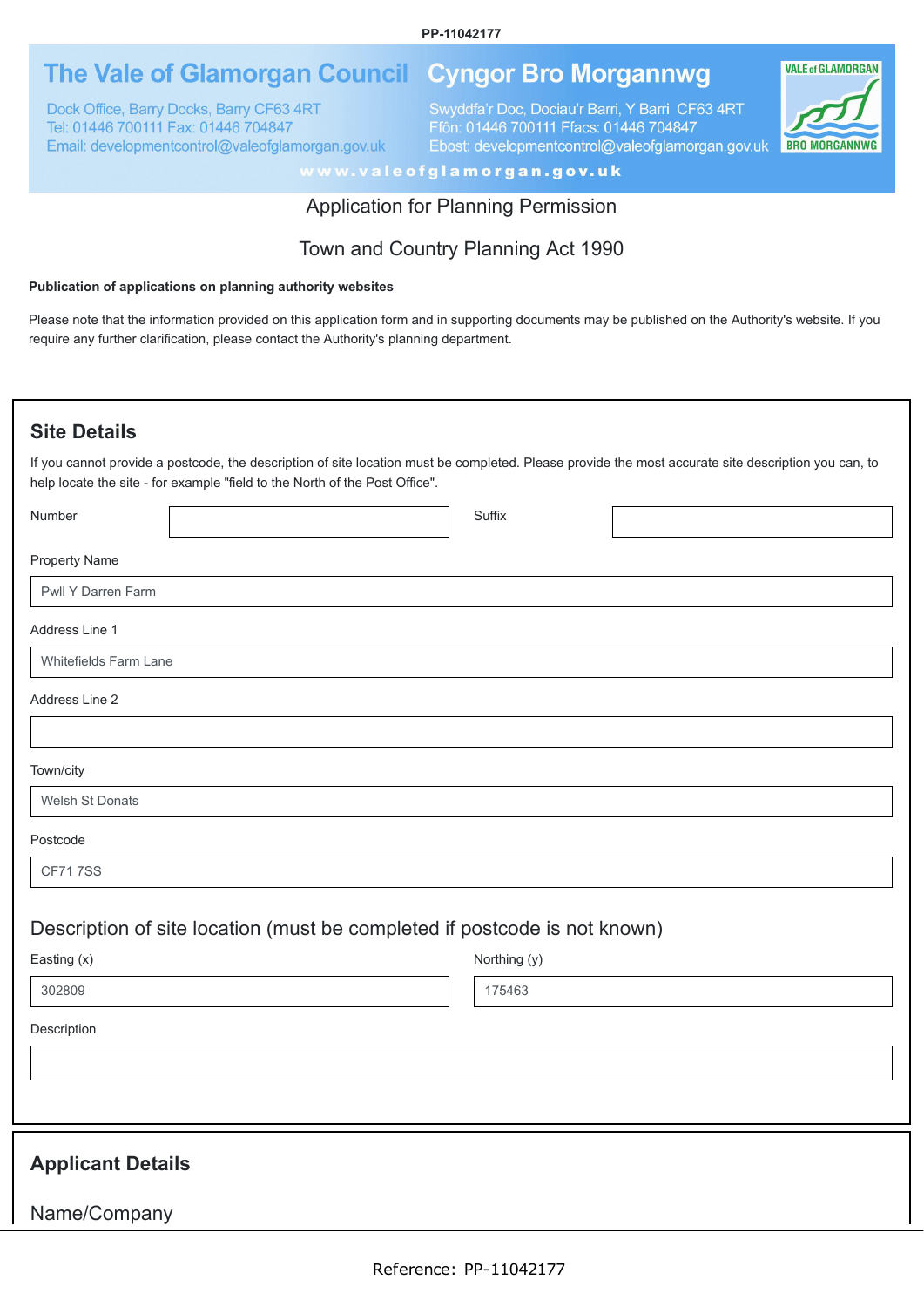Title

#### Mr

First name

Nigel

Surname

England

#### Company Name

R & A England

## Address

#### Address line 1

Pwll Y Darren Farm

#### Address line 2

Whitefields Farm Lane

#### Address line 3

Vale Of Glamorgan

#### Town/City

Welsh St Donats

#### **Country**

Postcode

CF71 7SS

Are you an agent acting on behalf of the applicant?

Yes

 $\bigcirc$  No

## Contact Details

Primary number

Secondary number

Email address

# **Agent Details**

Name/Company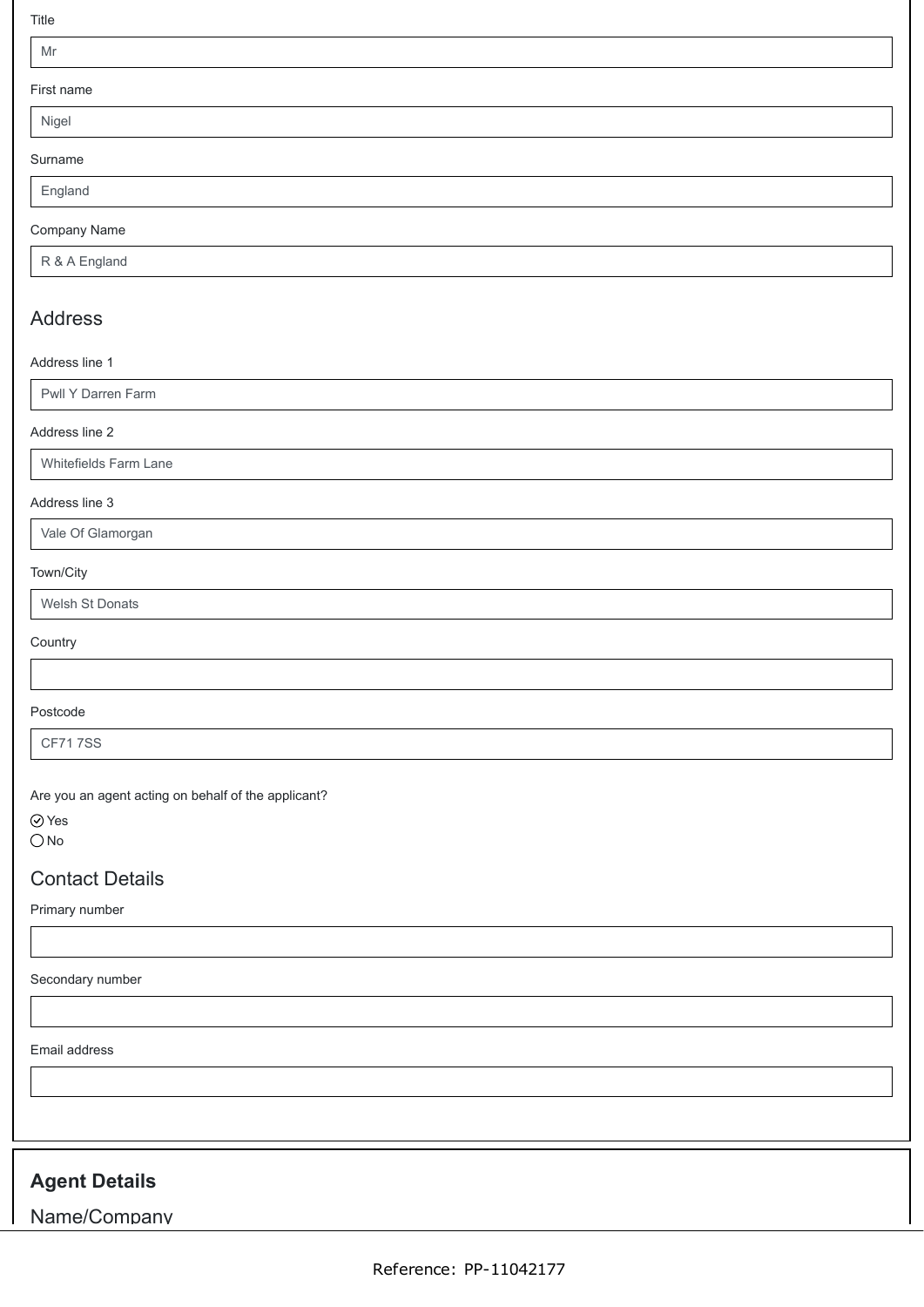## a e/co pa y

#### Title

| First name |
|------------|

Geraint

Surname

John

#### Company Name

Geraint John Planning Ltd

## Address

Address line 1

Office 16 (House 1, 2nd Floor)

#### Address line 2

The Maltings

#### Address line 3

East Tyndall Street

#### Town/City

| . .<br>. .<br>×<br>×<br>٧<br>× |  |
|--------------------------------|--|

### **Country**

undefined

#### Postcode

CF24 5EA

## Contact Details

Primary number

02920105360

Secondary number

#### Email address

geraint@gjplanning.co.uk

# **Site Area**

What is the site area?

4.46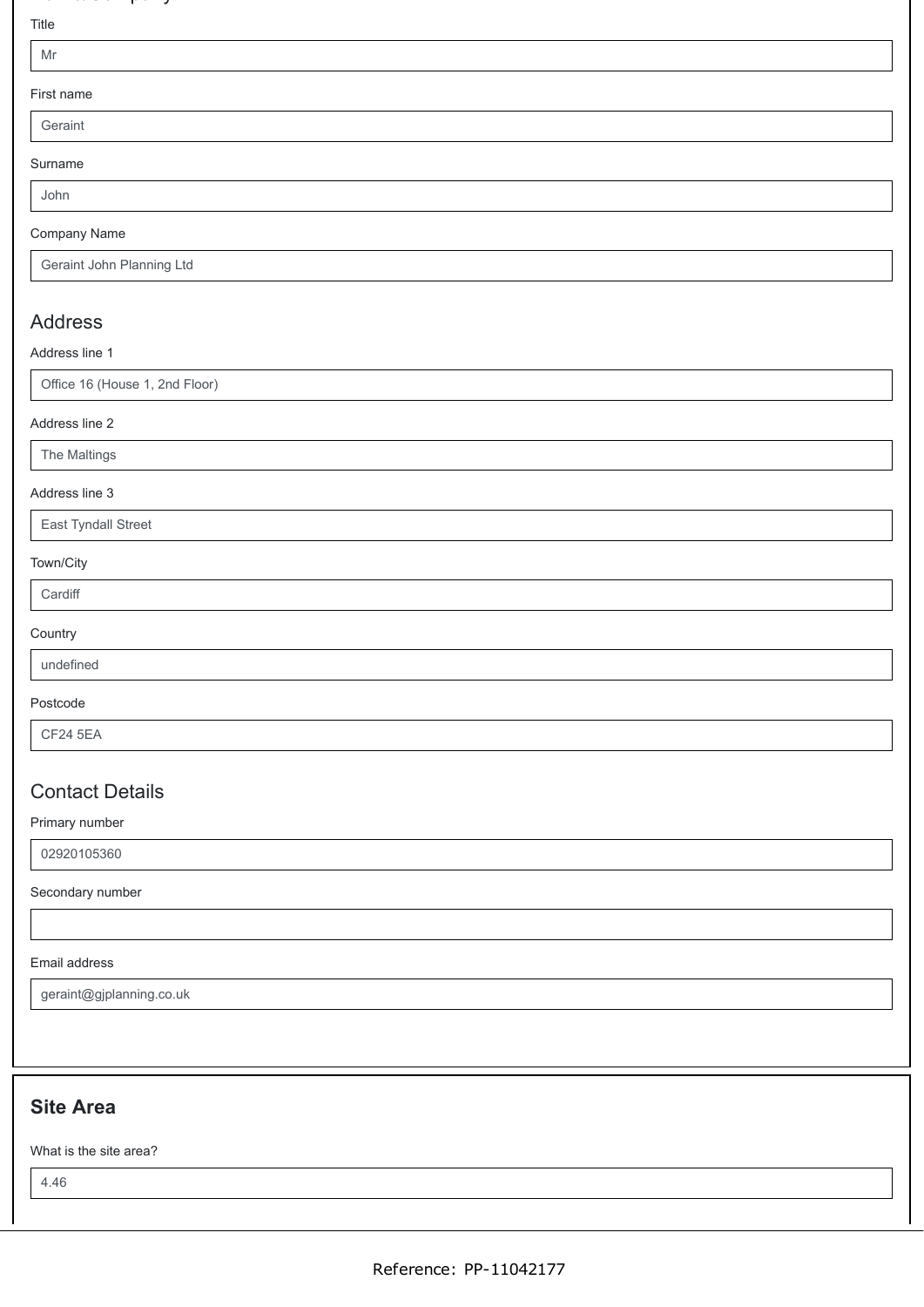Scale

Hectares

Does your proposal involve the construction of a new building which would result in the loss or gain of public open space?

○ Yes ⊘<sub>No</sub>

## **Description of the Proposal**

**Description**

Please describe the proposed development including any change of use

Part Reuse and Removal of Stockpiles: Exportation of material from Sites 2 and 5 to outside of the complex and a proportion of the material to be retained and used internally within the complex

Has the work or change of use already started?

Yes

 $\bigcirc$  No

If yes, please state the date when the work or change of use started (date must be pre-application submission)

01/01/2011

Has the work or change of use been completed?

○ Yes  $\odot$ No

## **Existing Use**

Please describe the current use of the site

Storing of stone stockpiles

Is the site currently vacant?

○Yes

 $\odot$  No

**Does the proposal involve any of the following?**

Land which is known or suspected to be contaminated for all or part of the site

 $\bigcirc$  Yes

 $\odot$ No

A proposed use that would be particularly vulnerable to the presence of contamination

 $\bigcap$  Yes

 $\odot$ No

#### **Application advice**

If you have said Yes to any of the above, you will need to submit an appropriate contamination assessment.

Does your proposal involve the construction of a new building?

 $\bigcirc$  Yes

 $\odot$  No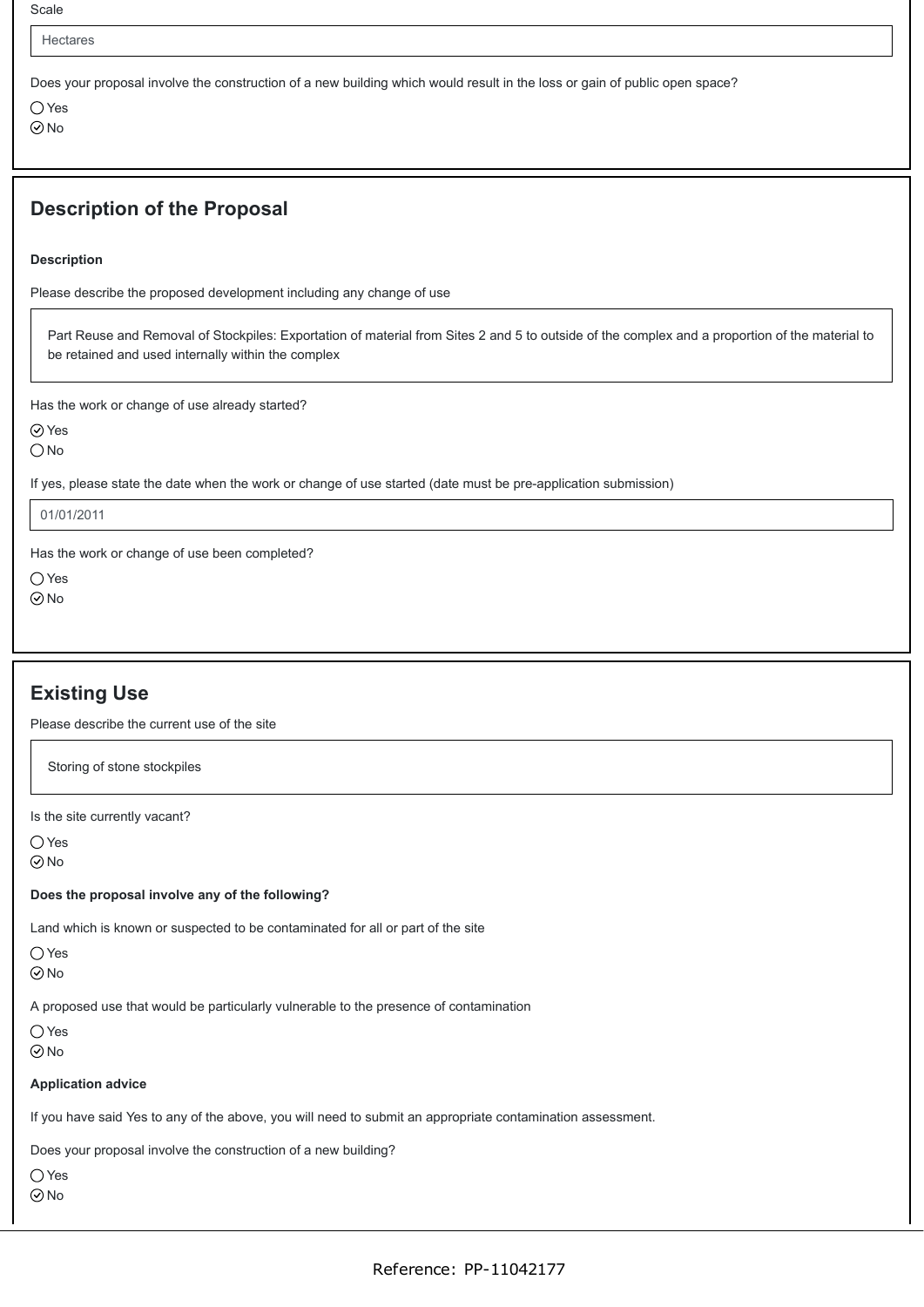Does the proposed development require any materials to be used in the build?

 $\bigcap$  Yes  $\odot$ No

| Pedestrian and Vehicle Access, Roads and Rights of Way                                                                    |
|---------------------------------------------------------------------------------------------------------------------------|
| Is a new or altered vehicle or pedestrian access proposed to or from the public highway?<br>$\bigcirc$ Yes<br>$\odot$ No  |
| Are there any new public roads to be provided within the site?<br>$\bigcirc$ Yes<br>$\odot$ No                            |
| Are there any new public rights of way to be provided within or adjacent to the site?<br>$\bigcirc$ Yes<br>$\odot$ No     |
| Do the proposals require any diversions/extinguishments and/or creation of rights of way?<br>$\bigcirc$ Yes<br>$\odot$ No |
| Please show details of any existing or proposed rights of way on or adjacent to the site, as well as any alteration       |

**Please show details of any existing or proposed rights of way on or adjacent to the site, as well as any alterations to pedestrian and vehicle access, on your plans or drawings.**

## **Vehicle Parking**

Is vehicle parking relevant to this proposal?

 $\bigcap$  Yes

 $\odot$ No

## **Trees and Hedges**

Are there trees or hedges on the proposed development site?

| ۰, | ۹<br>۰, |
|----|---------|
|    |         |

 $\odot$ No

And/or: Are there trees or hedges on land adjacent to the proposed development site that could influence the development or might be important as part of the local landscape character?

Yes

 $\odot$ No

**If Yes to either or both of the above, you will need to provide a full tree survey with accompanying plan before your application can be determined. Your local planning authority should make clear on its website what the survey should contain, in accordance with the current 'BS5837: Trees in relation to design, demolition and construction - Recommendations'**

## **Assessment of Flood Risk**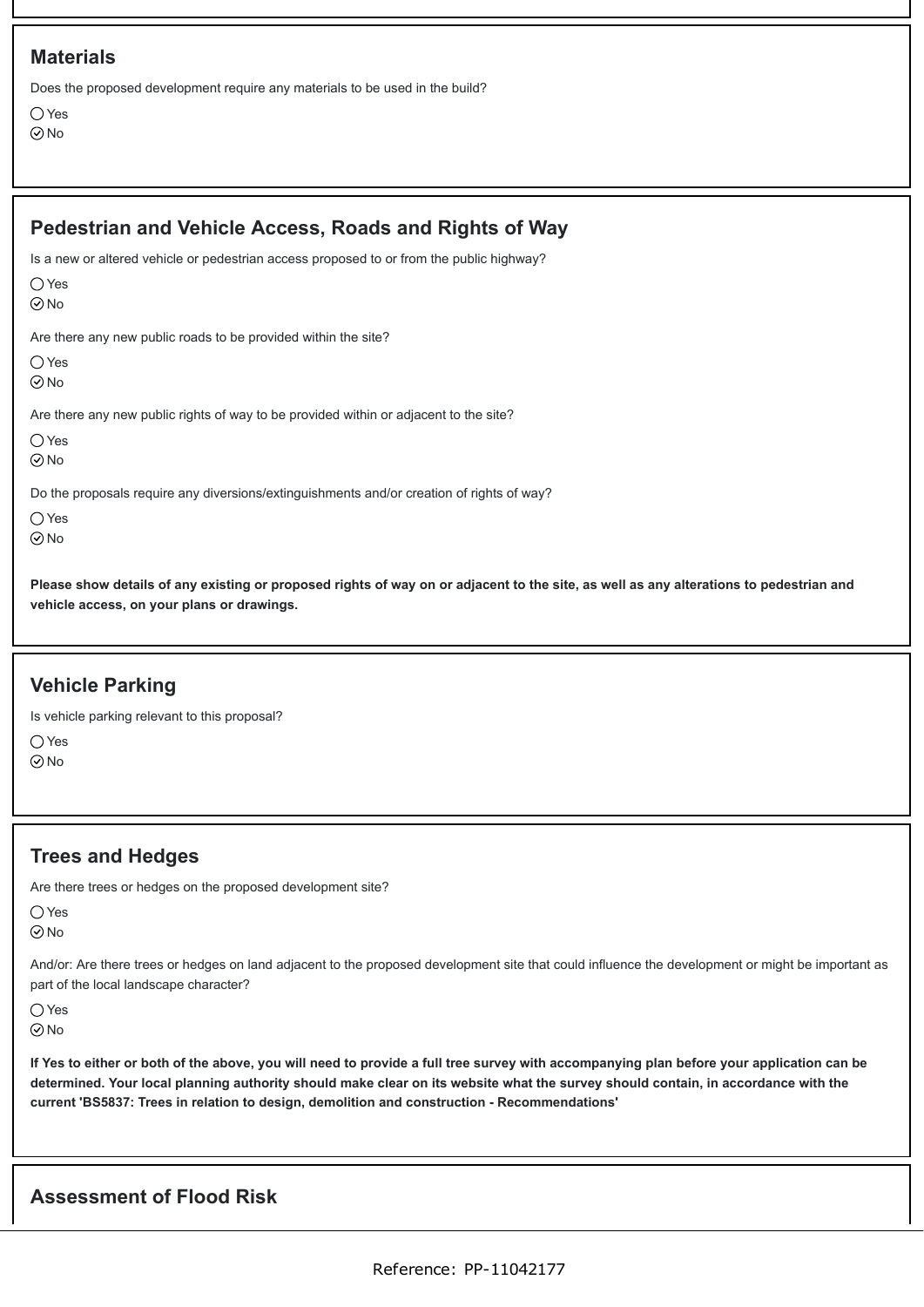Is the site within an area at risk of flooding? [Refer to the Welsh Government's Development Advice Maps website](https://naturalresources.wales/floodriskmap?lang=en). Is your proposal within 20 metres of a watercourse (e.g. river, stream or beck)? Will the proposal increase the flood risk elsewhere? **From 7 January 2019, all new developments of more than 1 dwelling house or where the construction area is 100 square metres or more, [require Sustainable Drainage Systems \(SuDS\) for surface water designed and built in accordance with the Welsh Ministers' Statutory](https://gov.wales/topics/environmentcountryside/epq/flooding/drainage/?lang=en) SuDS Standards. SuDS Schemes must be approved by your local authority acting in its SuDS Approving Body (SAB) role. Please contact your local authority for details of how to apply.** How will surface water be disposed of? ○ Yes **⊘**No ○Yes **⊘No**  $\bigcirc$  Yes No Sustainable drainage system

- □ Existing water course
- □ Soakaway
- □ Main sewer
- Pond/lake

### **Biodiversity and Geological Conservation**

**To assist in answering the following questions refer to the help text. The help text provides further information on when there is a reasonable likelihood that any important biodiversity or geological conservation features may be present or nearby and whether they are likely to be affected by your proposals.**

**Having referred to the help text, is there a reasonable likelihood of the following being affected adversely or conserved and enhanced within the application site, or on land adjacent to or near the application site?**

- a) Protected and priority species
- $\bigcirc$  Yes, on the development site
- Yes, on land adjacent to or near the proposed development
- $\odot$  No

b) Designated sites, important habitats or other biodiversity features

- $\bigcirc$  Yes, on the development site
- Yes, on land adjacent to or near the proposed development  $\odot$ No
- 
- c) Features of geological conservation importance
- $\bigcirc$  Yes, on the development site
- Yes, on land adjacent to or near the proposed development  $\odot$ No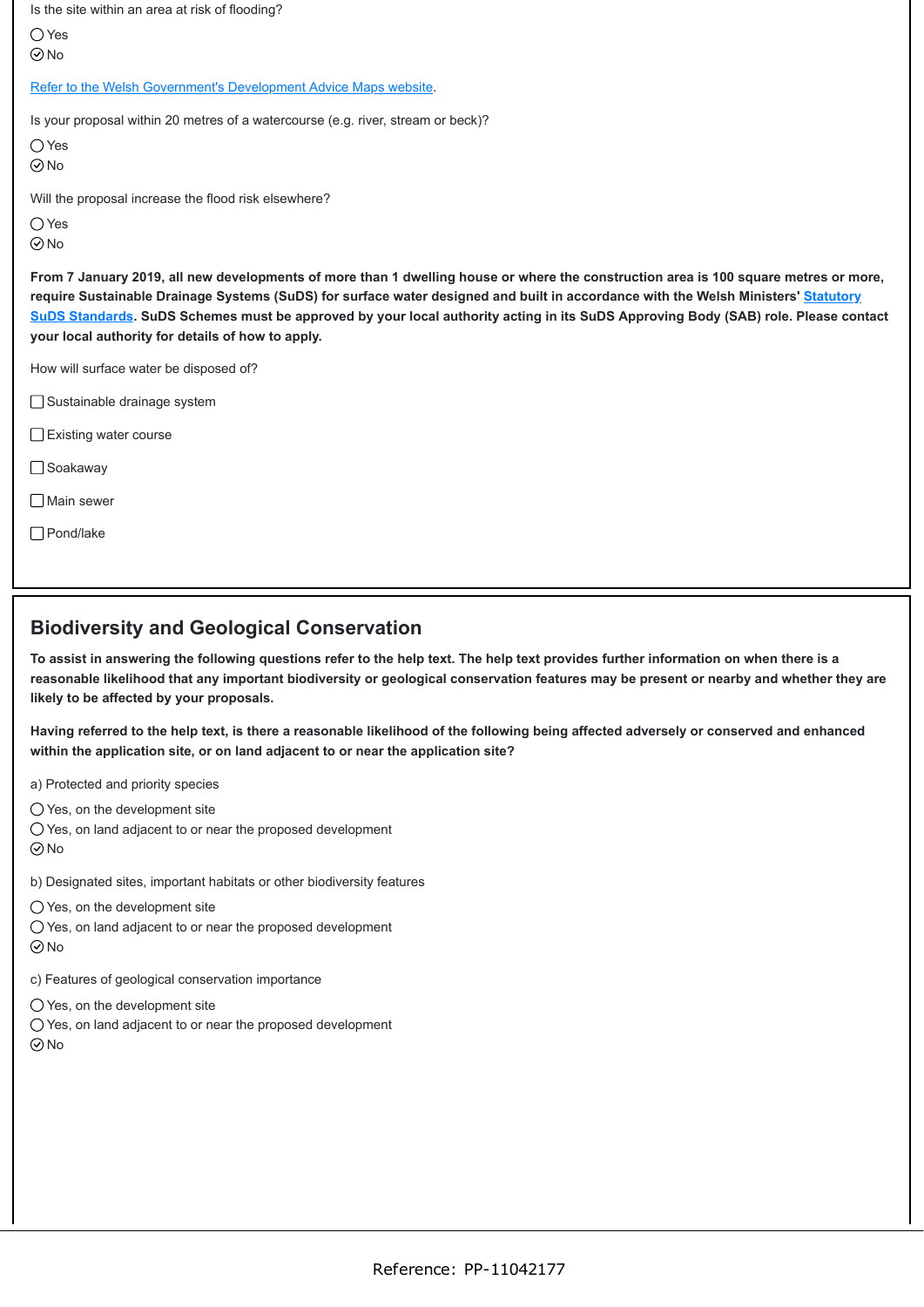#### **Supporting information requirements**

Where a development proposal is likely to affect features of biodiversity or geological conservation interest, you will need to submit, with the application, sufficient information and assessments to allow the local planning authority to determine the proposal.

Failure to submit all information required will result in your application being deemed invalid. It will not be considered valid until all information required by the local planning authority has been submitted.

Your local planning authority will be able to advise on the content of any assessments that may be required.

## **Foul Sewage**

Please state how foul sewage is to be disposed of:

- Mains sewer
- $\Box$  Septic tank
- □ Package treatment plant
- □ Cess pit
- □ Other
- **□** Unknown

Are you proposing to connect to the existing drainage system?

- Yes
- No
- Unknown

#### **Waste Storage and Collection**

Do the plans incorporate areas to store and aid the collection of waste and have arrangements been made for the separate storage and collection of recyclable waste?

○ Yes  $\odot$ No

#### **Trade Effluent**

Does the proposal involve the need to dispose of trade effluents or trade waste?

○Yes

#### **⊘No**

### **Residential/Dwelling Units**

Does your proposal include the gain, loss or change of use of residential units?

### **All Types of Development: Non-Residential Floorspace**

Does your proposal involve the loss, gain or change of use of non-residential floorspace?

○ Yes

 $\odot$ No

<sup>○</sup>Yes **⊘**No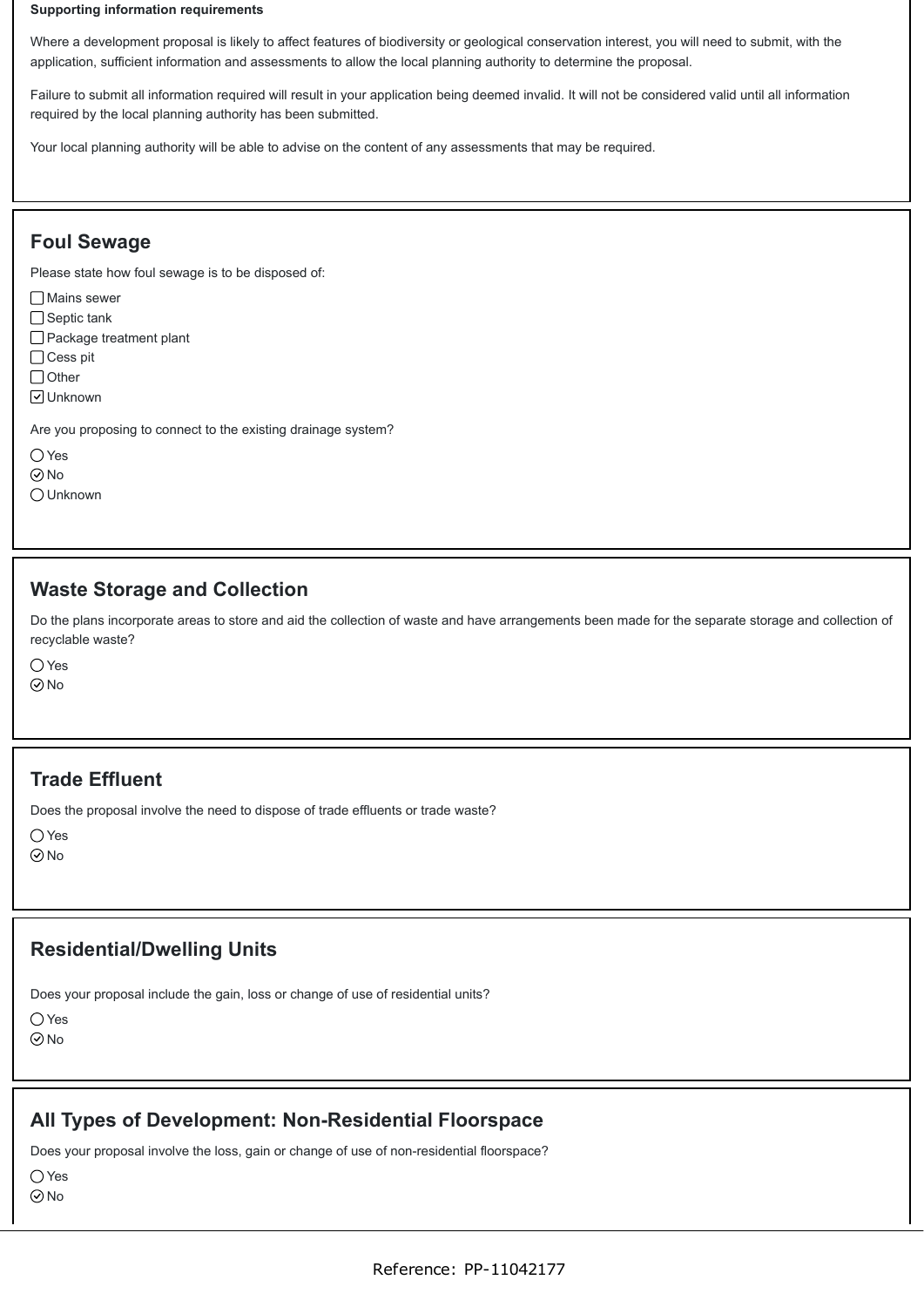## **Employment**

Will the proposed development require the employment of any staff?

 $\bigcap$  Yes  $\odot$ No

## **Hours of Opening**

Are Hours of Opening relevant to this proposal?

 $\bigcap$  Yes ⊘<sub>No</sub>

## **Industrial or Commercial Processes and Machinery**

Does this proposal involve the carrying out of industrial or commercial activities and processes?

 $\bigcap$  Yes No

Is the proposal for a waste management development?

Yes

No

## **Renewable and Low Carbon Energy**

Does your proposal involve the installation of a standalone renewable or low-carbon energy development?

 $\bigcap$  Yes

 $\odot$ No

### **Hazardous Substances**

Does the proposal involve the use or storage of Hazardous Substances?

Yes

 $\odot$ No

# **Neighbour and Community Consultation**

Have you consulted your neighbours or the local community about the proposal?

 $\bigcirc$  Yes

 $\odot$ No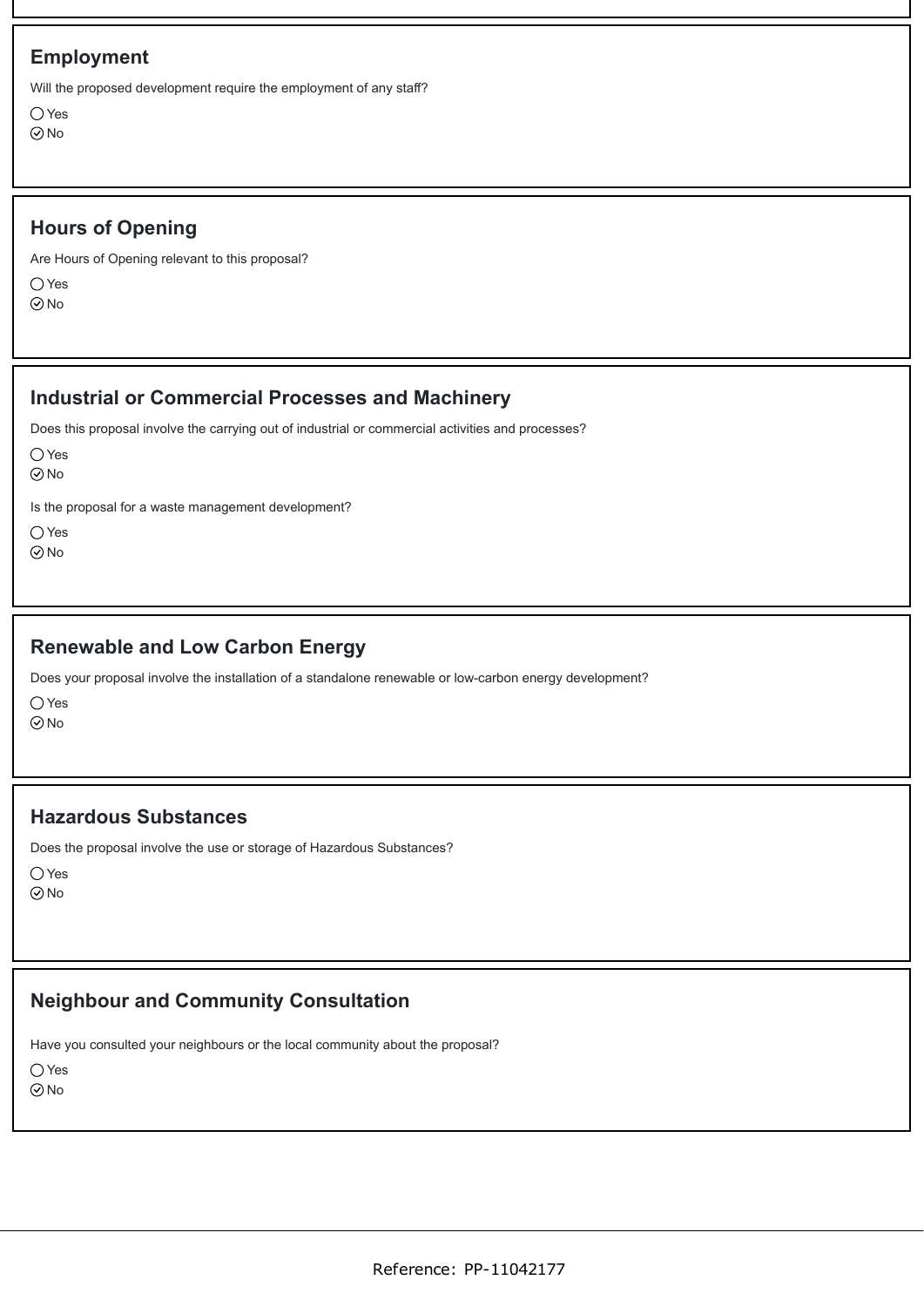## **Site Visit**

Can the site be seen from a public road, public footpath, bridleway or other public land?

○ Yes

No

If the planning authority needs to make an appointment to carry out a site visit, whom should they contact? (Please select only one)

 $\odot$  The agent

 $\bigcirc$  The applicant

 $\bigcirc$  Other person

### **Pre-application Advice**

Has pre-application advice been sought from the local planning authority about this application?

○Yes

 $\odot$ No

## **Authority Employee/Member**

**With respect to the Authority, is the applicant or agent one of the following:**

**(a) a member of staff**

**(b) an elected member**

**(c) related to a member of staff**

**(d) related to an elected member**

Do any of these statements apply to you?

 $\bigcap$  Yes

 $\odot$ No

## **Ownership Certificates**

### Town and Country Planning (Development Management Procedure) (Wales) Order 2012

**Please answer the following questions to determine which Certificate of Ownership you need to complete: A,B,C or D.**

Are you the sole owner of ALL the land?

Yes

 $\bigcirc$  No

### Certificate of Ownership - Certificate A

**I certify/the applicant certifies that on the day 21 days before the date of this application nobody except myself/the applicant was the owner (owner is a person with a freehold interest or leasehold interest with at least seven years left to run) of any part of the land or building to which the application relates.**

Person Role

 $\bigcirc$  The Applicant

 $\odot$  The Agent

Title

Mr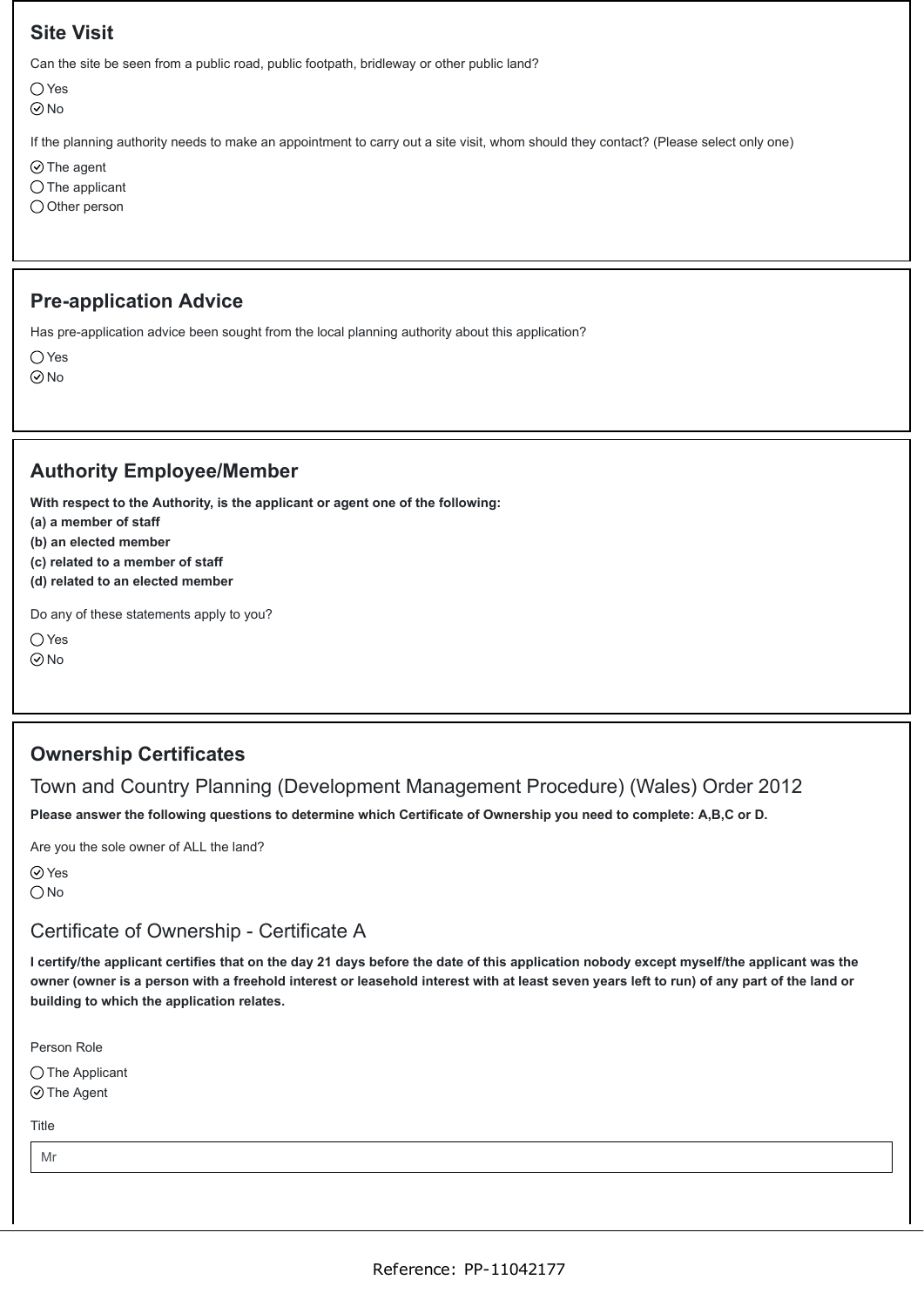| First Name              |  |
|-------------------------|--|
| Geraint                 |  |
| Surname                 |  |
| John                    |  |
| <b>Declaration Date</b> |  |
| 14/02/2022              |  |
| ○ Declaration made      |  |

# **Agricultural Holding Certificate**

## Town and Country Planning (Development Management Procedure) (Wales) Order 2012

Agricultural land declaration - you must select either A or B

 $\bigcirc$  (A) None of the land to which the application relates is, or is part of an agricultural holding

(B) I have/The applicant has given the requisite notice to every person other than myself/the applicant who, on the day 21 days before the date of this application, was a tenant of an agricultural holding on all or part of the land to which this application relates, as listed below

Agricultural Tenant

| Name of Agricultural Tenant:<br>Nigel England   |  |
|-------------------------------------------------|--|
| House name:                                     |  |
| Number:                                         |  |
| Suffix:                                         |  |
| <b>Address line 1:</b><br>Pwll Y Darren Farm    |  |
| <b>Address Line 2:</b><br>Whitefields Farm Lane |  |
| Town/City:<br>Welsh St Donats                   |  |
| Postcode:<br><b>CF717SS</b>                     |  |
| Date notice served (DD/MM/YYYY):<br>14/02/2022  |  |
| <b>Person Family Name:</b>                      |  |
| Person Role                                     |  |
| $\bigcirc$ The Applicant<br>$\odot$ The Agent   |  |
| Title                                           |  |
| Mr                                              |  |
| <b>First Name</b>                               |  |
| Geraint                                         |  |
|                                                 |  |